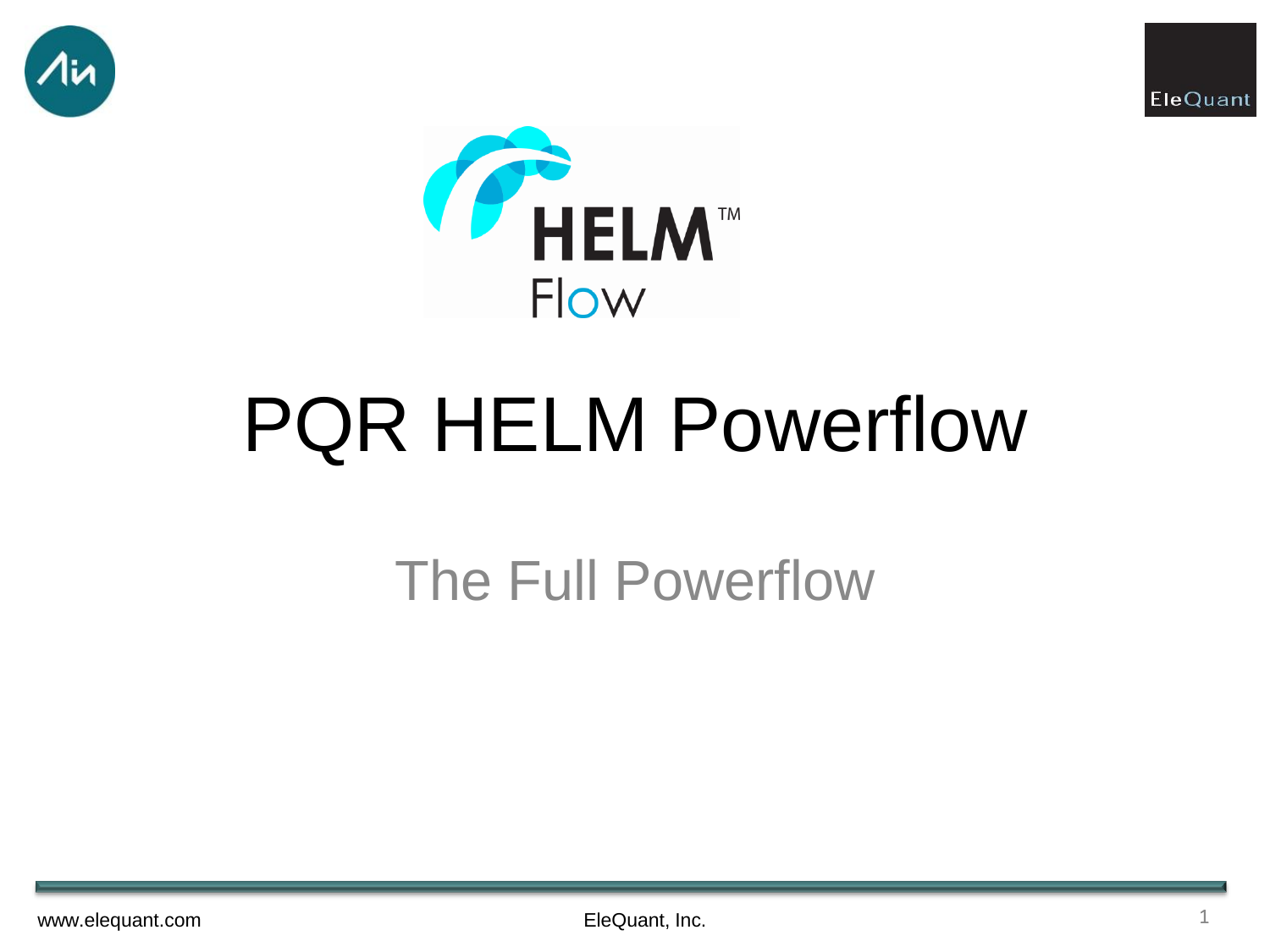

## The (full) Power Flow option is also called PQR-HELM powerflow, as opposed to Q-HELM or PQ-HELM.



EleQuant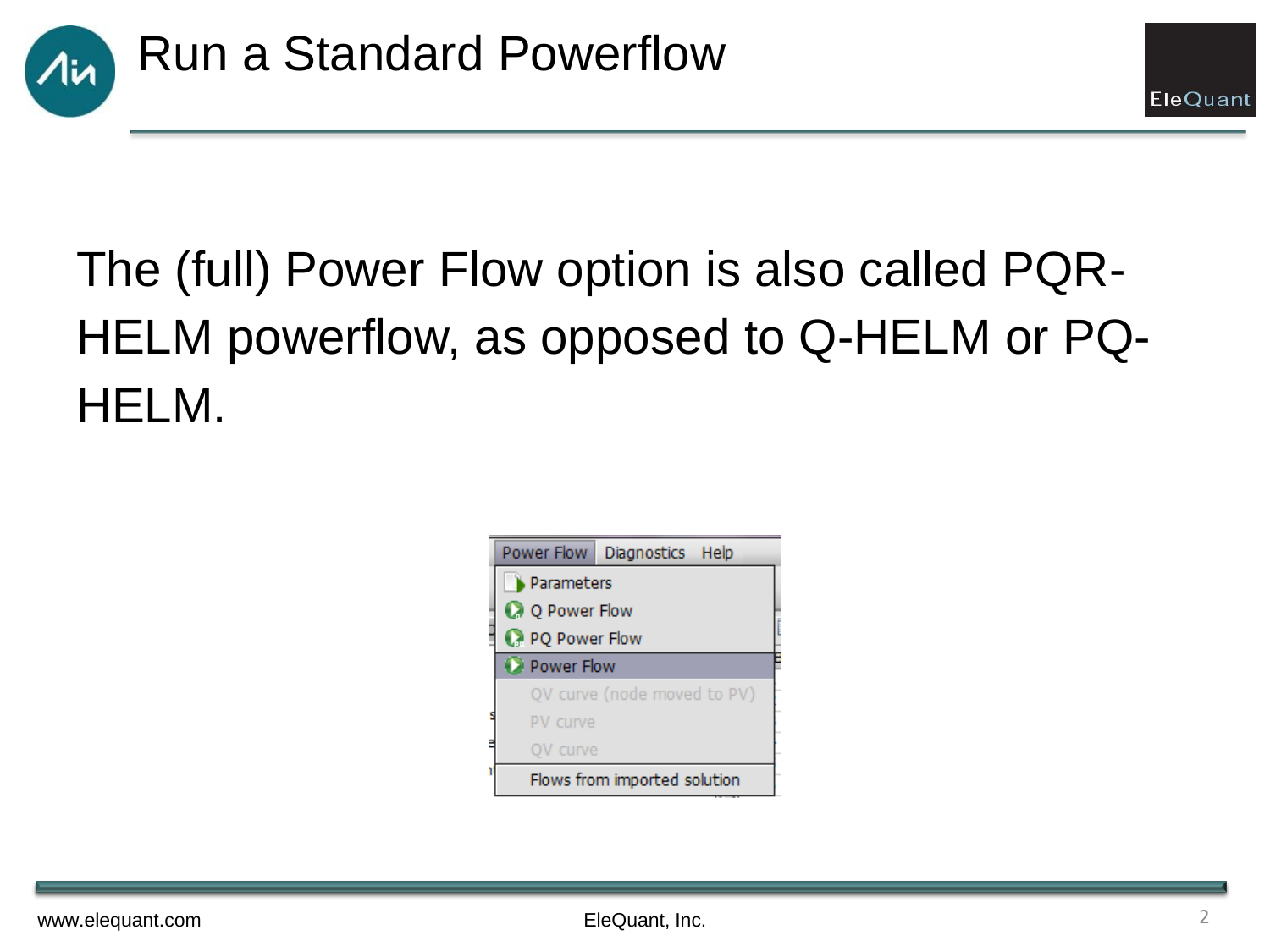

- When dealing with a new case, the first thing you should try is just running a standard (full) powerflow.
- If it does not have a solution, it is advised to first solve a Q-HELM powerflow. If it does not have a solution, there are severe "structural" problems to solve first (the reactive power flows are not feasible).
- If Q-HELM does have a solution but PQ-HELM does not, then there are problems of excessive real power flows.
- If PQ-HELM does have a solution but the full ("PQR") powerflow does not, there are also problems with excessive active power flows, but compounded by transmission losses. There might be some erroneous R parameters, for instance.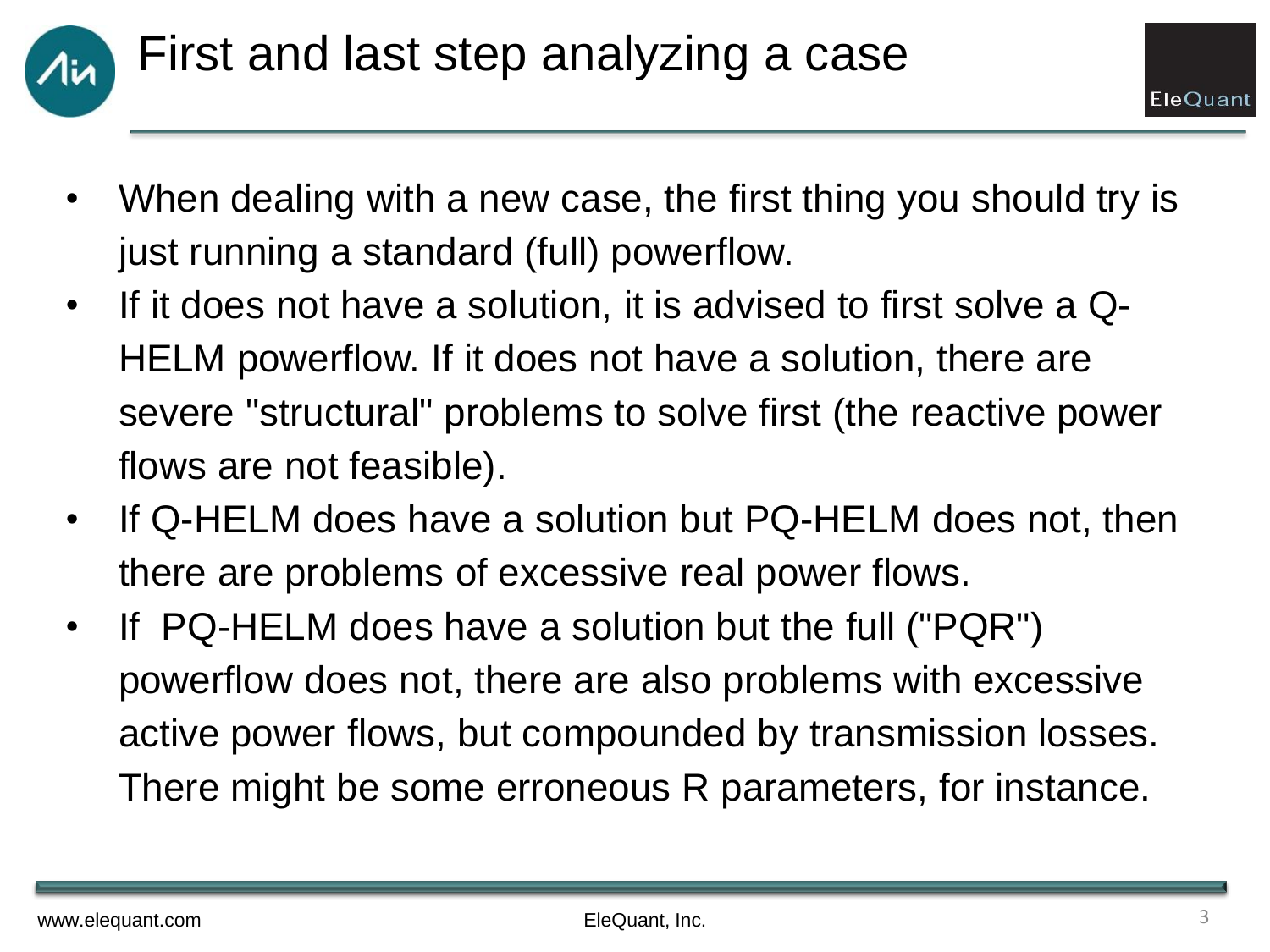## $Q$ -HELM  $\Longrightarrow$  PQ-HELM  $\Longrightarrow$  full-HELM

- If the full powerflow has a solution, then the PQ and Q powerflows also have a solution.
- The converse is not necessarily true.
- Note that voltages computed with full HELM are lower than voltages computed with PQ-HELM or Q-HELM (this is expected).

EleOuan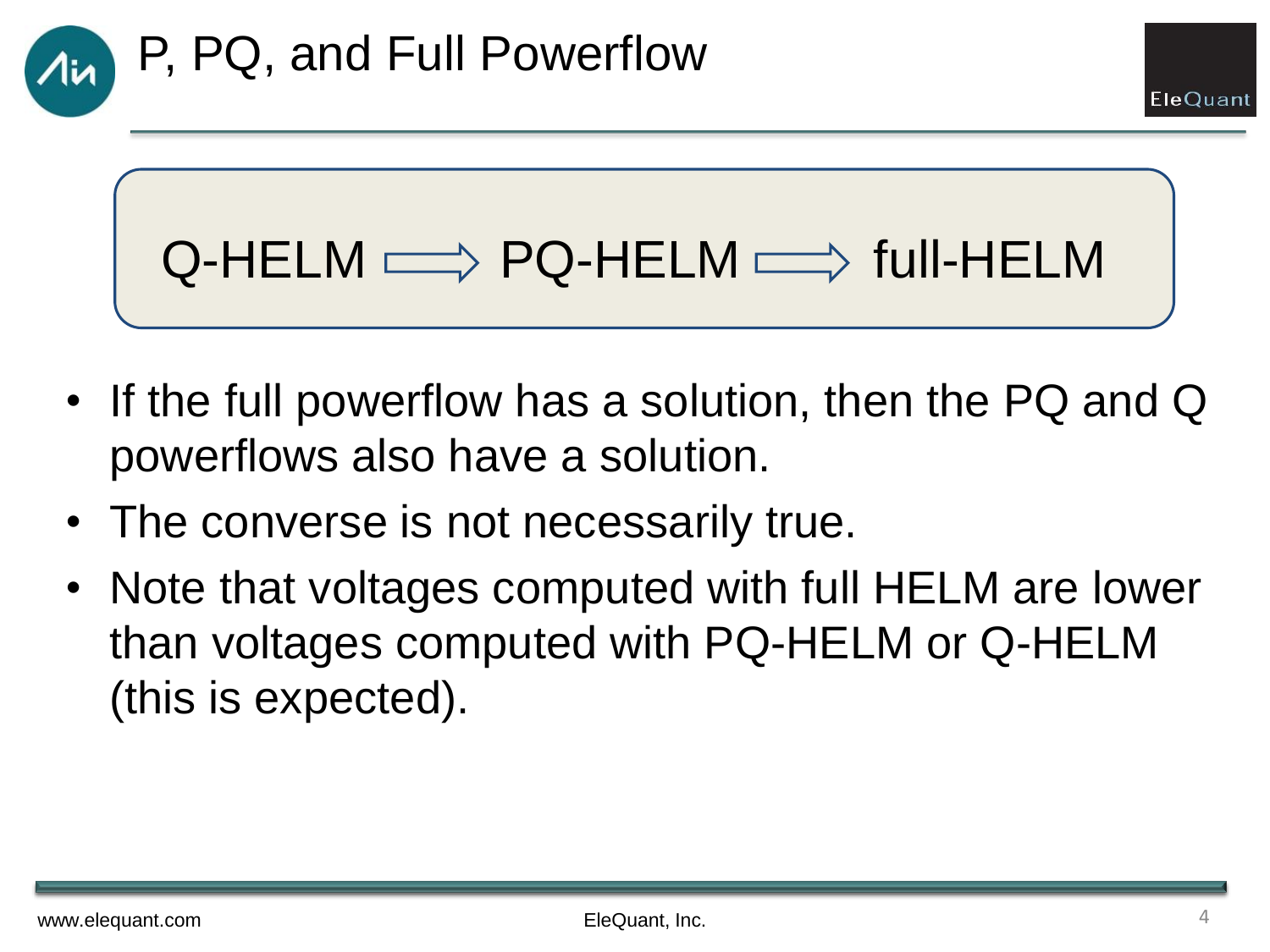

• R=100%: no solution (case is collapsed).

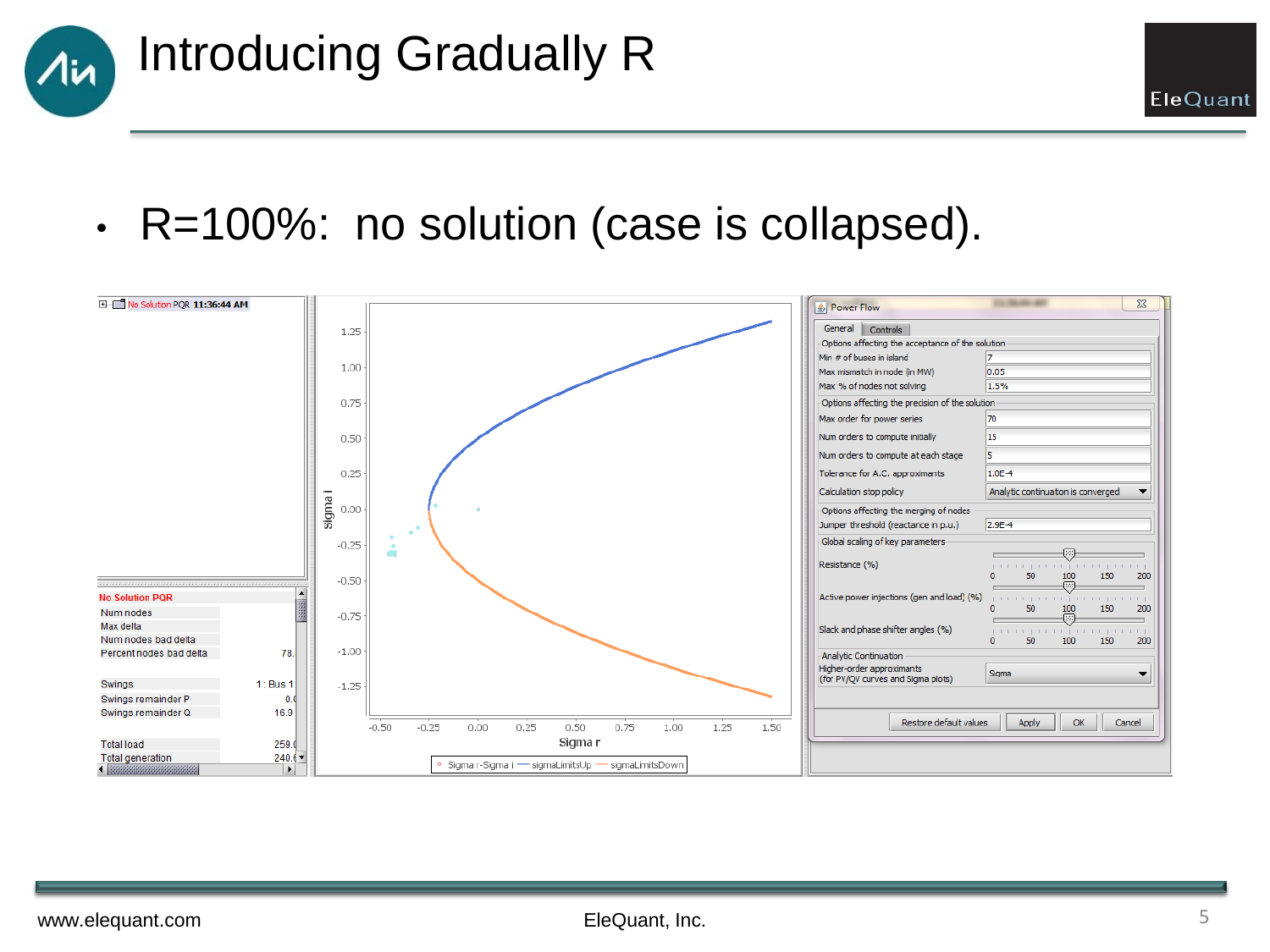

• R=0% --> just like a PQ power flow (except for angles). We obtain feasibility in this case.



EleQuant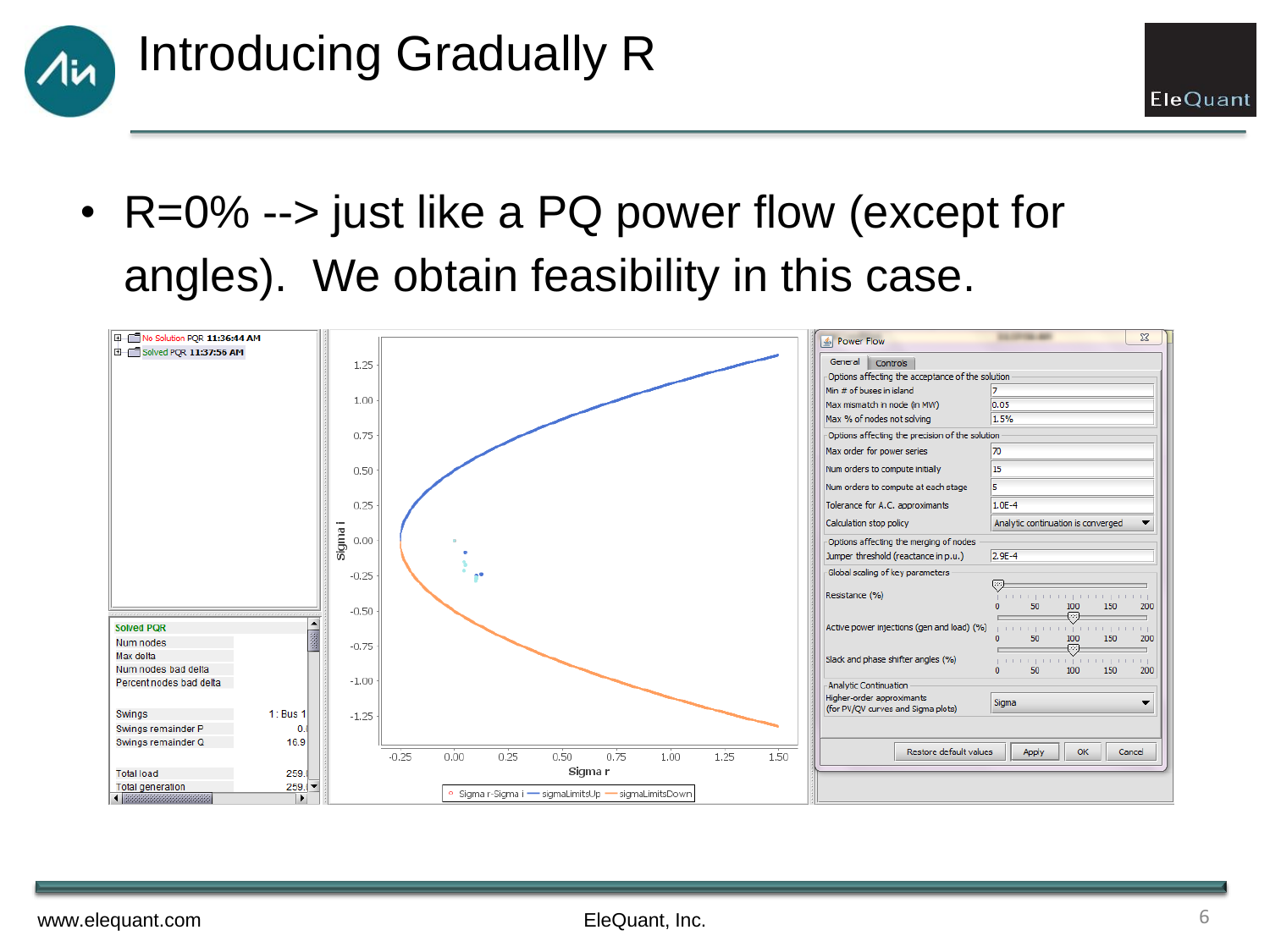

• R=50% : still solves.

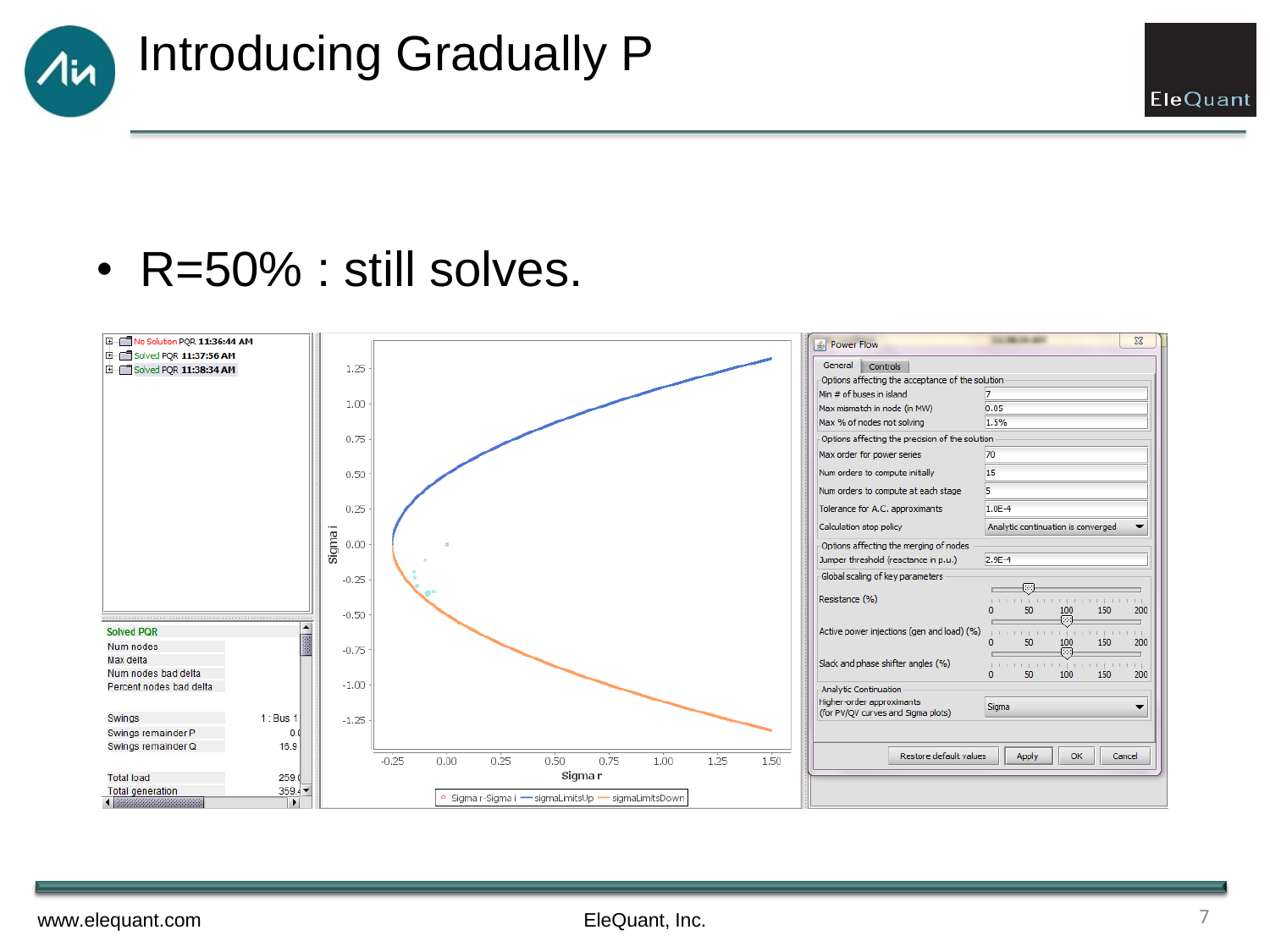

#### • R=75%: unfeasible.

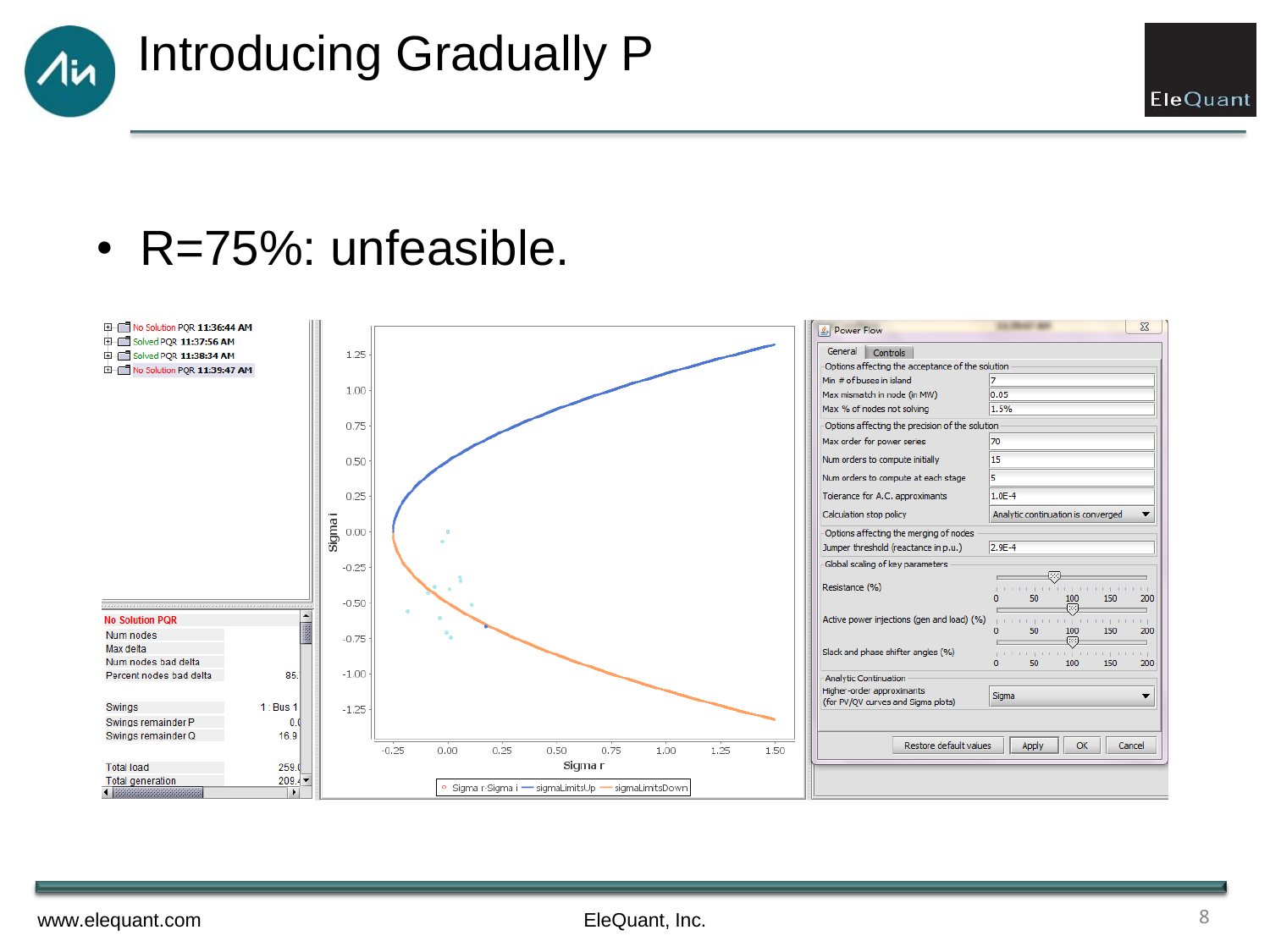

#### • R=60%: unfeasible.

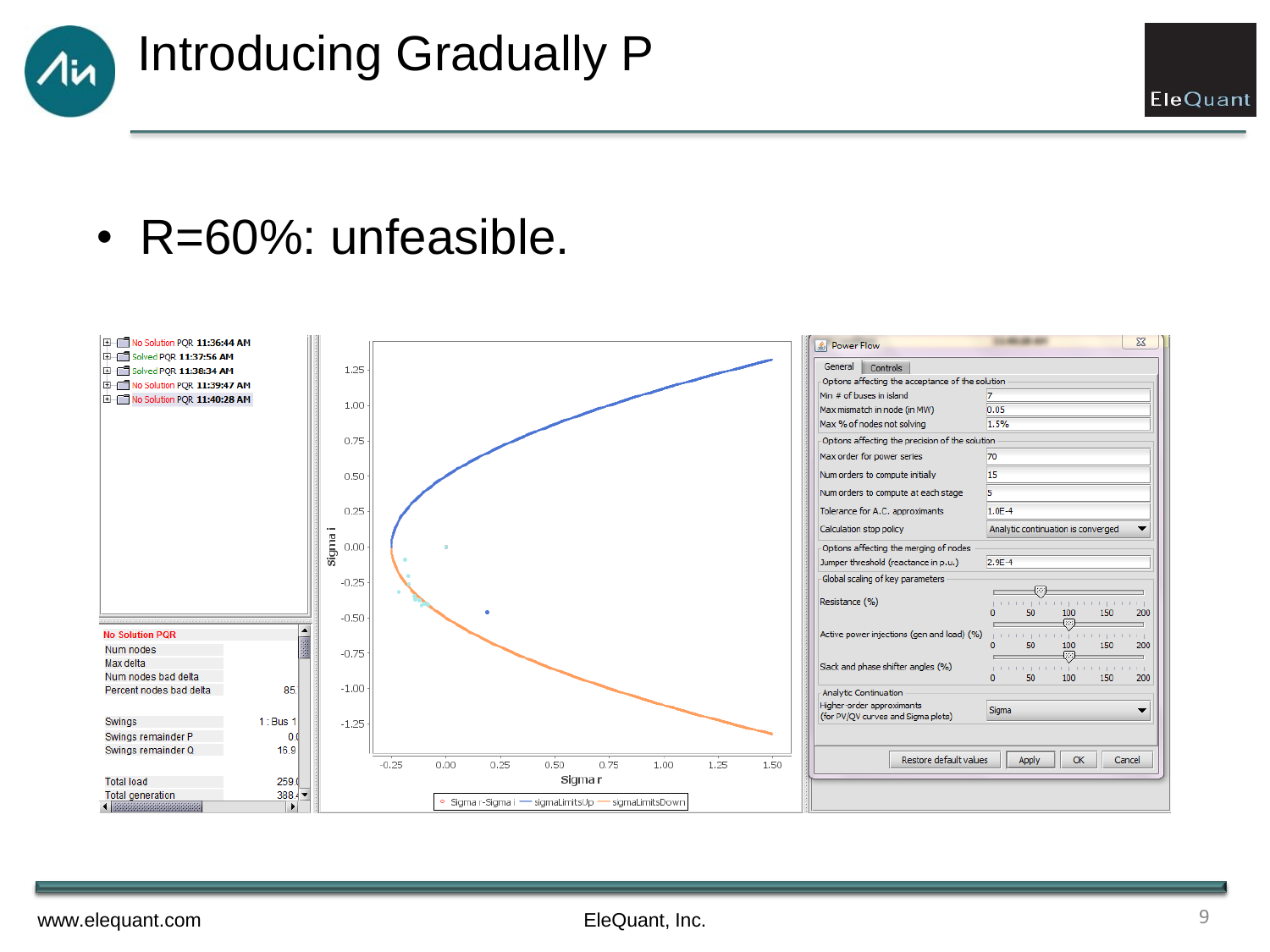

• R=55%: feasible.

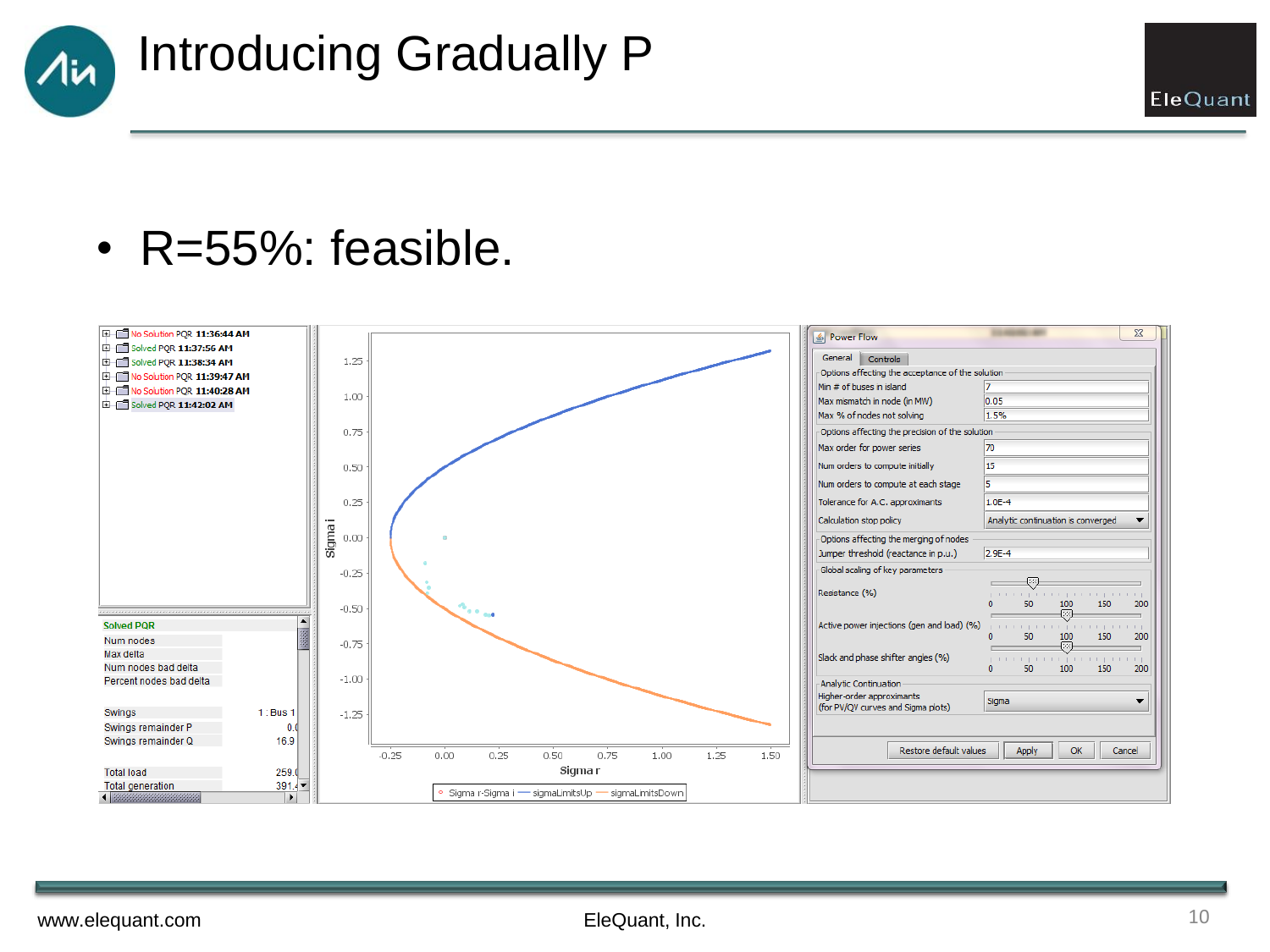

- Contrary to what happens for Q-HELM and PQ-HELM, the full powerflow problem does not admit a Lagrangian formulation.
- Remember that the Lagrangian allows one to define *a criterion* for the selection of the best configuration of saturated states, whenever there are several possible ones (as it is usually the case).
- But as resistive losses in transmission networks are small (compare I<sup>2</sup>R) vs. I<sup>2</sup>X), it is plausible to propose that the optimal configuration of saturated controls in the PQ-HELM problem is also the "best" one for the full problem (actually, there is no rigorous definition for "best" in that case!).